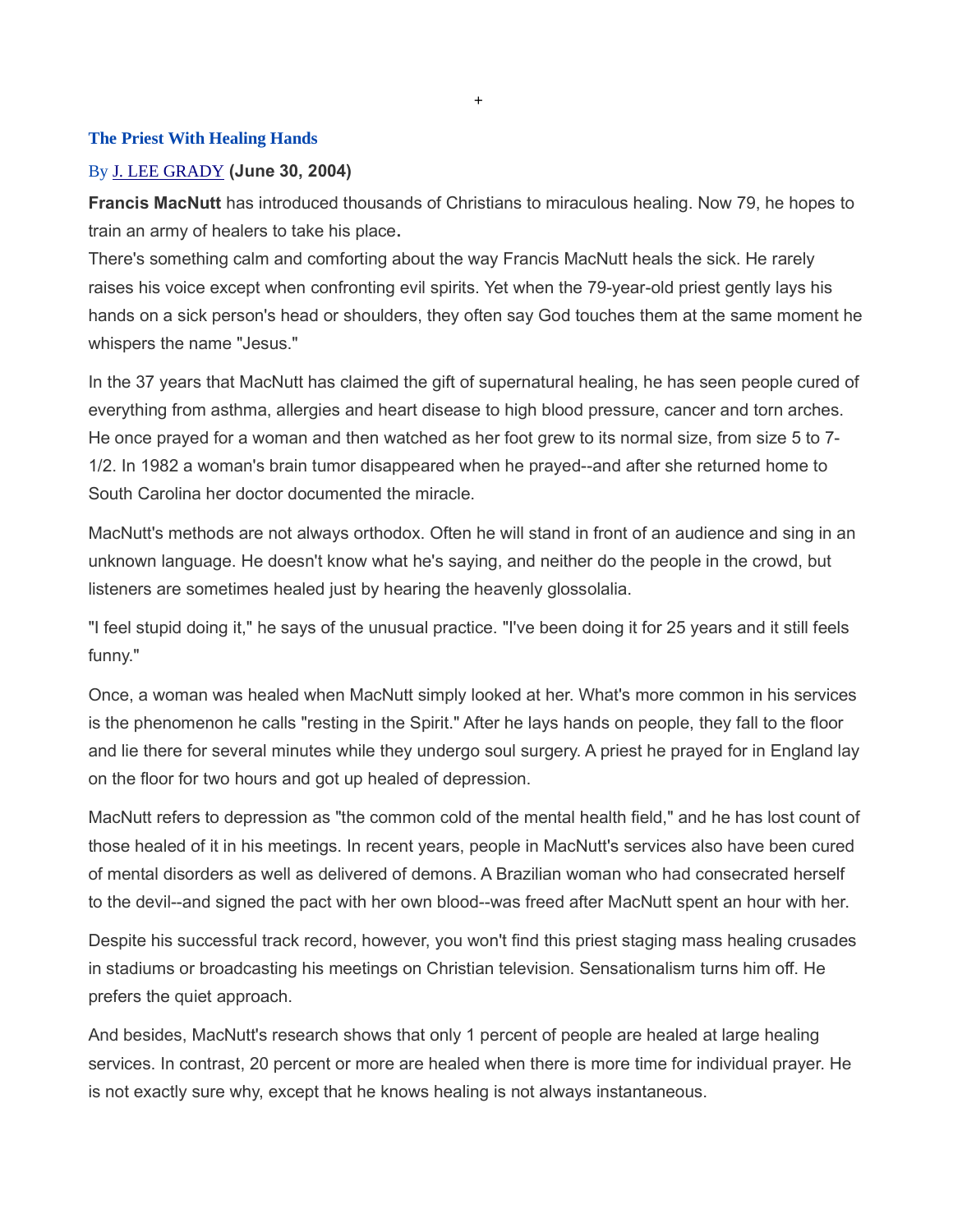"Healing takes time," he says, speaking like a true veteran from his years of experience at the altar. "This is what is missing in most healing ministry today. We always want everything to be instant."

MacNutt prefers the slower, personal, hands-on approach. So much so that he once wrote a book about the therapeutic power of touch.

"I just listen, love and pray," he says of his simple formula--which he hopes to teach to the church worldwide before he dies.

# Stranger in a Strange Land

MacNutt does not look 79. Although his gait is a bit slower these days and his voice sounds slightly worn, his blue eyes still beam as if electrically charged. He is plugged in to an invisible source of power.

Those who have followed him since the early days of his ministry know that he has clocked a lot of mileage since the peak years of the Catholic charismatic movement. After 14 years of college and seminary (he has degrees from Harvard University and The Catholic University of America) MacNutt was baptized in the Holy Spirit in 1967 through the influence of charismatic healing pioneer Agnes Sanford.

She prophesied that the enthusiastic Dominican priest would take supernatural healing to the Catholic Church worldwide--and the prediction rapidly proved accurate. He took his newfound Pentecostalism to 30 countries, and a book he wrote in 1974, Healing, went on to sell 1 million copies.

Catholic nuns, priests, bishops and laypeople all embraced MacNutt's nontraditional teachings about healing, speaking in tongues and deliverance from demons. When he preached at a clergy retreat in Australia in the 1970s, all 220 priests in attendance were filled with the Holy Spirit. By the time he left his native St. Louis in 1980, the majority of priests in the city were involved in charismatic prayer groups.

He was as much of a phenomenon in Catholic charismatic circles as flamboyant healing evangelist Kathryn Kuhlman was among mainline Protestants. In fact, Kuhlman prayed for him at one of her meetings in Pittsburgh in 1969. (MacNutt apologetically insists that Kuhlman pushed him to the floor, though admitting that he has fallen under the power of the Holy Spirit more than 75 times in various meetings.)

MacNutt's glorious days of favor and applause ended abruptly in 1980 when he did something his Catholic brethren could not accept: He married.

And to complicate the matter, he married not a Catholic but a Southern Baptist psychologist, Judith Sewell, whom he had met at a Catholic charismatic community in Clearwater, Florida.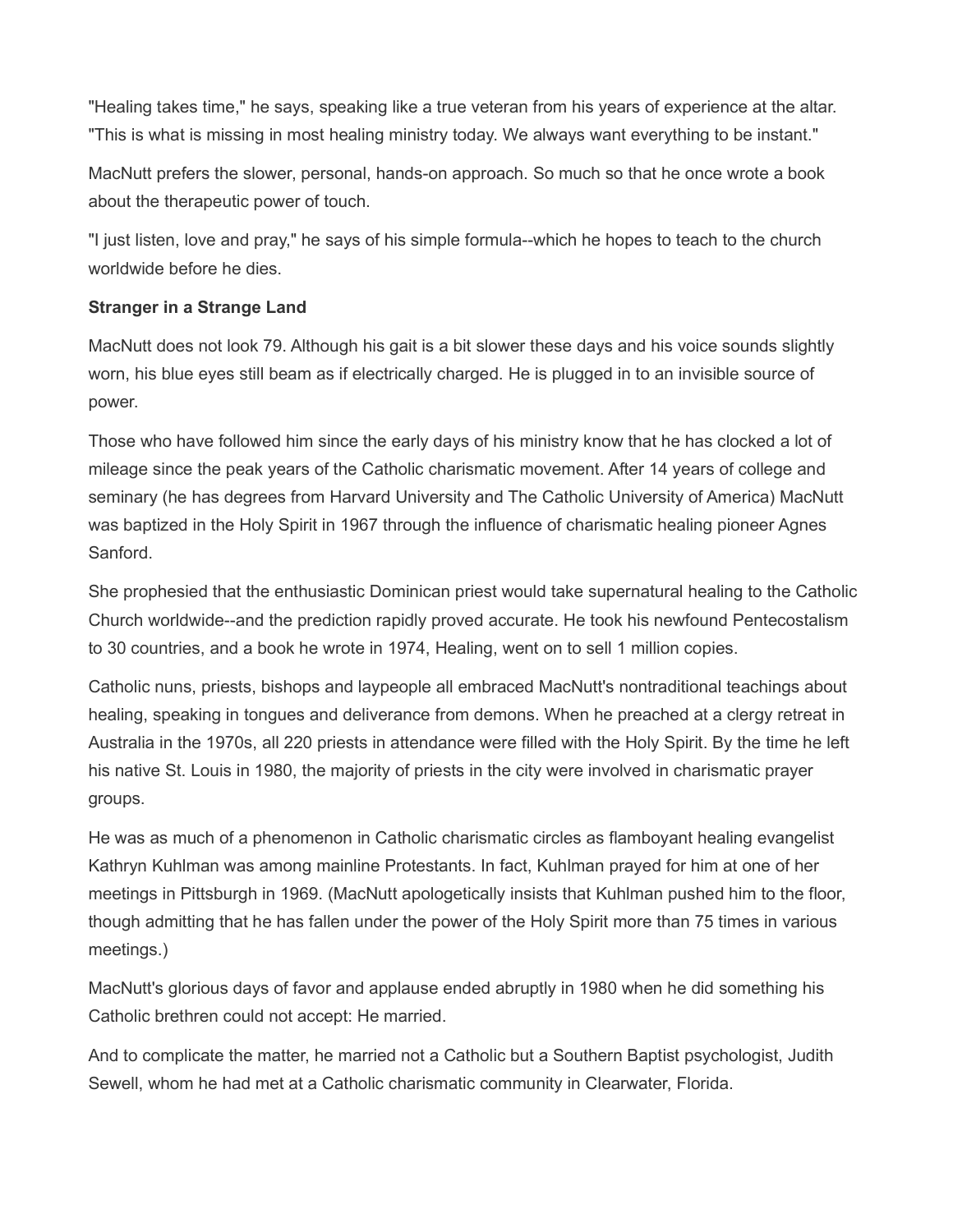The Catholics may have been open to a priest who spoke in tongues and healed the sick, but they certainly would not stomach one who broke his clerical celibacy vow to marry a woman young enough to be his daughter. A scandal erupted that sent shock waves all the way to the Vatican.

MacNutt remembers the pain he felt when the church rejected him. "There was a lot going against our decision [to marry]," he says. "The leaders were mostly against it. I was 54 and she was 32.

"Everyone was saying to me: 'You can't do this! You've made a vow! This will destroy the great ministry God has given you!' One Catholic leader just cried."

It was difficult for Judith to watch her husband suffer. "It's a deep sadness that a person like Francis had to lose the fellowship of a church he loved so much," she told Charisma.

Doors were slammed in MacNutt's face from that point on. He was officially excommunicated, denied the sacraments and stripped of all clergy privilege. But the newlyweds couldn't just stop preaching about the new life of the Holy Spirit they had discovered. So they found other places to minister.

Some Catholics were still open to their message of healing, but after the excommunication the MacNutts began to receive speaking invitations from Episcopalians, Presbyterians and Pentecostal groups. And because MacNutt's clerical collar was gone, Protestants who might have been wary of his Catholic ways found him more acceptable. One door had closed, but several new ones opened.

Mike Evans was a Baptist when he heard MacNutt speak in Bakersfield, California, in 1987. He was as skeptical of Catholics as he was of charismatics, but when he heard MacNutt speak on healing he embraced the charismatic experience and eventually became one of MacNutt's closest colleagues.

"Francis is the most gracious, humble man I've ever met," Evans says today. "I believe his greatest contribution is his ability to move among a variety of churches and groups, bringing reconciliation and healing."

By 1987, when the MacNutts moved to Jacksonville, Florida, at the invitation of an Episcopal priest, their ministry was welcomed more in Protestant circles than in Catholic ones. The couple purchased an unused Episcopal church building and turned it into the headquarters for Christian Healing Ministries, where they now operate a school of healing with a staff of 18.

The move to Florida was by no means a step toward retirement--a term MacNutt avoids. His travel schedule today is rigorous, although he manages to fit in time for his favorite hobby of bird watching. (He personally has identified 540 birds in North America and once traveled to the Florida Keys to spot the rare frigate bird.)

Today, the MacNutts' goal is to train as many Christians as possible to heal the sick the same way Jesus did.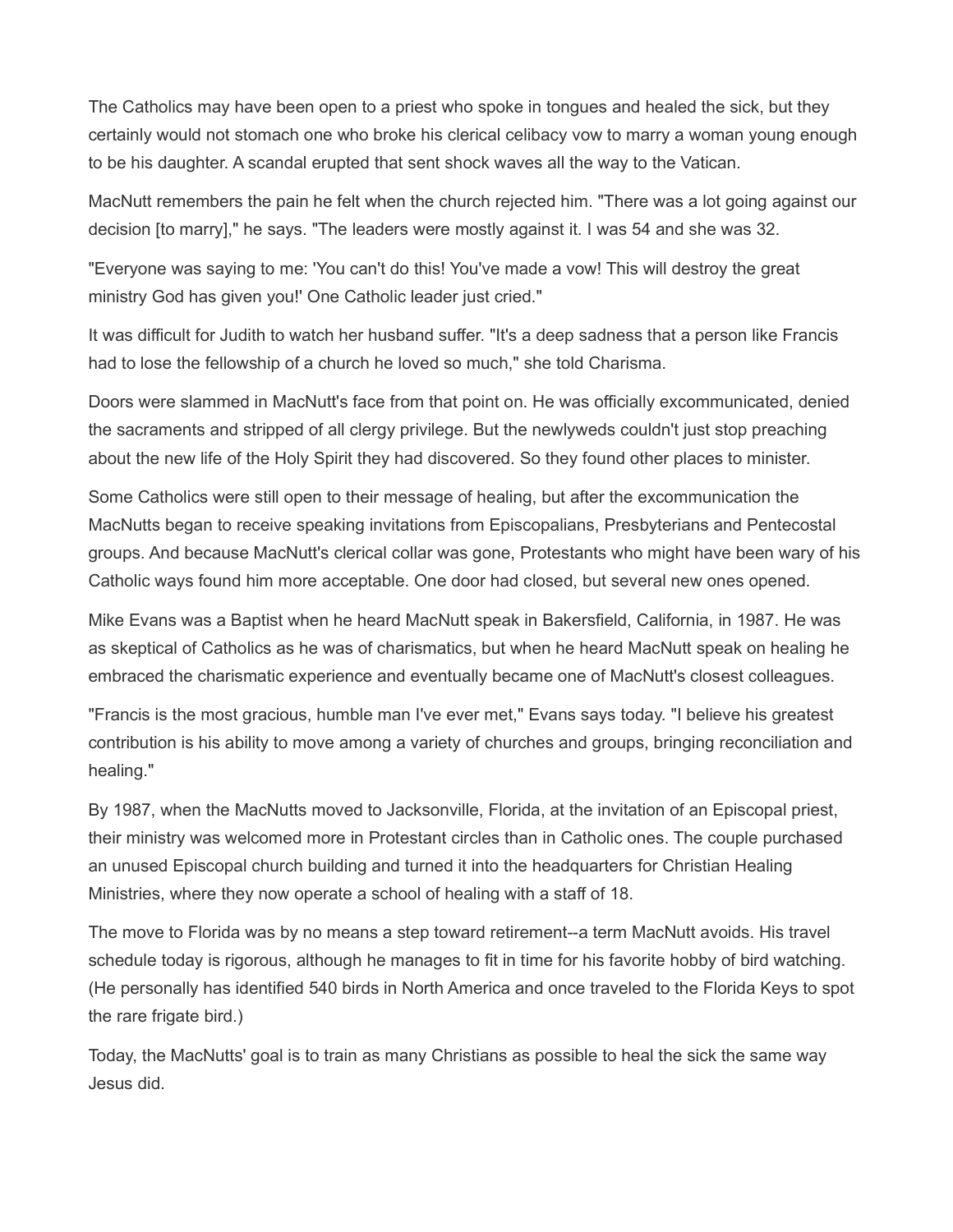"We wouldn't have to have this healing center if all churches were fully empowered to minister healing," says Judith, who was healed of a precancerous condition the year before she married. Doctors told her she may have to have a hysterectomy, but after her marriage she conceived.

"The sad thing is that people fly here from all over the world because the church isn't helping them," she adds.

Judith eventually wrote a book with her husband, titled How to Pray for Your Unborn Child. Her prayers obviously worked. Today the MacNutts' two children, Rachel and David, are 22 and 20 respectively.

# Partners in Healing

MacNutt's Catholic colleagues may or may not agree today, but it's obvious that Judith is the best thing that ever happened to him aside from his dramatic encounter with the Holy Spirit years earlier. In his case, marriage was a very good idea--even if it violated an antiquated tradition and upset the Catholic hierarchy in the process.

Before the MacNutts met, Judith worked as a psychologist at a Boston hospital. After one of her mentally ill patients committed suicide, she cried out to God in frustration--discouraged that her counseling efforts hadn't made a difference.

She says God answered her clearly and gave her a strategy: "Bring them to Me, and I will heal them."

"I realized then that people would not be made whole just through psychology," she told Charisma. "Psychology can give us skills to help others, but it doesn't heal people. If you have been severely wounded, it is not enough to change you."

Judith began to blend her psychological training with biblical principles of healing and faith. Eventually she became an expert on emotional healing, and she taught others how to use prayer to heal mental disorders, phobias, painful memories and even sexual disorders at a time when few Christians talked about homosexuality--and fewer believed Jesus actually could heal a gay person.

When the MacNutts married in 1980, they began a union of two uniquely gifted healers. While doors of opportunity were slamming in their faces because of their marriage (the Catholic Church finally recognized their union 13 years later), their anointing for healing seemed to be increasing. They also started to encounter more sinister forces during their praying and became experts in deliverance without aspiring to such an odd vocation.

The MacNutts have seen it all since they began casting out demons. They've confronted spirits of lust, perversion, violence and occultism. They've prayed for victims of satanic ritual abuse but are quick to note that they don't go looking for Exorcist-style spinning heads, projectile vomiting or other sensational manifestations of the devil.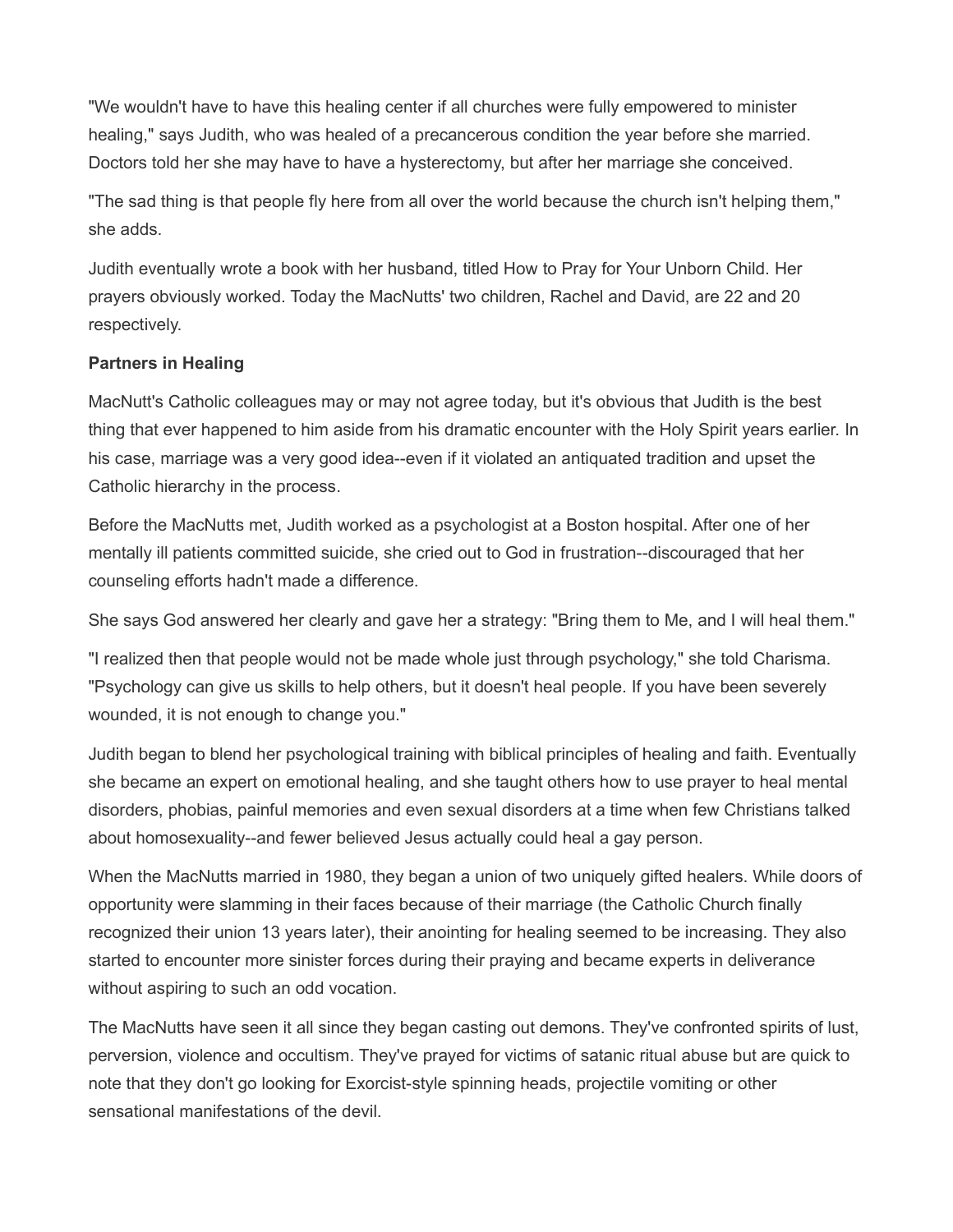"We are ministering to people, not demons," Judith says in her faint Kentucky drawl. "Deliverance ministry is not all about people writhing on the floor, although we have seen that."

What motivates their deliverance ministry is not a taste for the sensational but a love for people. "People have told me: 'Francis, why do you waste your time [with the mentally ill]? You're just holding hands with a bunch of nuts.'"

But the MacNutts have solved too many "nut" cases to be deterred by the skeptics and the armchair critics. What they want the church to know is that healing and deliverance ministry is not an exotic ritual reserved for the chosen few. It is the call of every believer.

That was their message in late 2003 when they took a small ministry team to Scotland to introduce Presbyterian leaders to the work of the Holy Spirit. Although MacNutt's preaching style was softspoken, as usual, the results he witnessed in Scotland were anything but mild-mannered.

A healing service at St. Cuthbert's Presbyterian Church in Edinburgh drew 400 people and lasted until 2:30 a.m. Before it ended, dozens of Presbyterian ministers had been baptized in the Holy Spirit. After a two-day lecture on healing held at a university in Edinburgh, the MacNutts held a deliverance service during which they prayed for a distinguished-looking elderly woman. Before her deliverance she was propelled backward several feet on the platform while baffled Presbyterians watched.

MacNutt intends to stage similar demonstrations of God's power everywhere he goes, especially among more traditional-minded Christians. He is especially grieved that churches in the West, including his own Catholic Church, have quenched the Holy Spirit's work.

"In this country the move of the Holy Spirit has been domesticated," MacNutt told Charisma. "But in other parts of the world it's growing so explosively that the largest group of Christians next to the Roman Catholics are the Pentecostals.

"Most mainline Protestants in this country don't realize they are outnumbered. They still see charismatics and Pentecostals as fringe groups. They don't realize that the main centers of Christianity 25 years from now will not be Rome, Geneva and New York but New Delhi, Lagos and other exotic centers."

Comments like those may not get MacNutt an audience with the pope or curry favor with traditionalist leaders from any denomination. That's OK with him, provided that he can reach the people in the pews--anyone who's hungry to know more about the deeper things of God.

As long as Francis MacNutt has breath in his body and healing in his hands, he will spread the life of the Spirit to those who need a touch.

### Veterans of Healing

Francis and Judith MacNutt believe every Christian can be taught to minister.